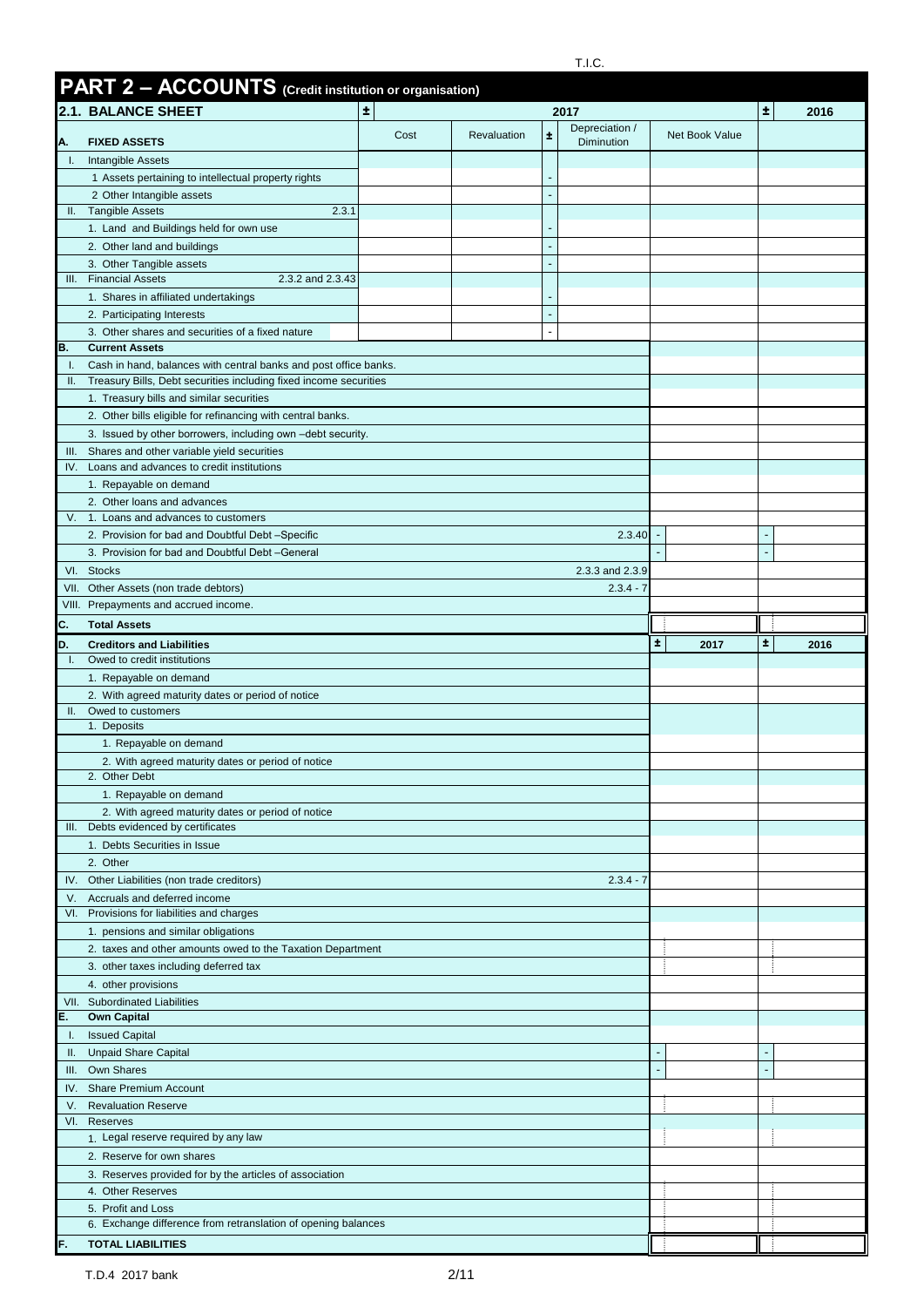|                     |                                                                                                                                            |    | T.I.C. |       |      |  |
|---------------------|--------------------------------------------------------------------------------------------------------------------------------------------|----|--------|-------|------|--|
| 2.2.                | <b>PROFIT AND LOSS</b><br><b>NOTE</b>                                                                                                      | Ŀ. | 2017   | $\pm$ | 2016 |  |
|                     | a) Interest receivable                                                                                                                     |    |        |       |      |  |
|                     | b) Commissions and other charges receivable                                                                                                |    |        |       |      |  |
|                     | c) Income from securities                                                                                                                  |    |        |       |      |  |
|                     | 1. Income from fixed income securities                                                                                                     |    |        |       |      |  |
|                     | 2. Income from shares and other variable yield securities                                                                                  |    |        |       |      |  |
|                     | 3. Income from participations                                                                                                              |    |        |       |      |  |
|                     | 4. Income from shares in affiliated undertakings                                                                                           |    |        |       |      |  |
| 2                   | a) interest Payable                                                                                                                        |    |        |       |      |  |
|                     | b) Commissions and other charges payable                                                                                                   |    |        |       |      |  |
| 3                   | Net profit $(+)$ / net loss $(-)$ on financial operations                                                                                  |    |        |       |      |  |
| 4                   | Dividends receivable (gross)                                                                                                               |    |        |       |      |  |
| 5                   | $\sqrt{2}$ Unrealised<br>Income $(+)$ / Loss $(-)$ from trading in foreign currency<br><sup>1</sup> Realised                               |    |        |       |      |  |
|                     |                                                                                                                                            |    |        |       |      |  |
| 6<br>$\overline{7}$ | Expenses relating to financial instruments                                                                                                 |    |        |       |      |  |
|                     | Gross<br>Property expenses<br>Depreciation<br>Rents<br>2.3.10                                                                              |    |        |       |      |  |
|                     |                                                                                                                                            |    |        |       |      |  |
| 8                   | Gross royalties (IP)<br>Share of profit (+) or loss (-) from partnership or undertaking.<br>2.3.11                                         |    |        |       |      |  |
| 9                   |                                                                                                                                            |    |        |       |      |  |
| 10                  | Other operating income (including derivatives)                                                                                             |    |        |       |      |  |
| 11<br>12            | Other income (including extraordinary items)                                                                                               |    |        |       |      |  |
|                     | <b>Total Income</b><br>(Add lines 2.2.3 to 2.2.11 in the relevant year)<br><b>General administrative expenses:</b>                         |    |        |       |      |  |
| 13                  | Salaries and staff costs<br>2.3.12                                                                                                         |    |        |       |      |  |
| 14                  | Travelling - local                                                                                                                         |    |        |       |      |  |
| 15                  | Travelling - overseas                                                                                                                      |    |        |       |      |  |
| 16                  | Motor Vehicle                                                                                                                              |    |        |       |      |  |
| 17                  | Repair and Maintenance except for building renovations (see 2.2.34 below)                                                                  |    |        |       |      |  |
| 18                  | Rents and leases<br>2.3.18                                                                                                                 |    |        |       |      |  |
| 19                  | Subscriptions and donations                                                                                                                |    |        |       |      |  |
| 20                  | Entertainment of any kind                                                                                                                  |    |        |       |      |  |
| 21                  | Depreciation /Amortisation of intelectual property                                                                                         |    |        |       |      |  |
| 22                  | <b>Other Depreciation</b>                                                                                                                  |    |        |       |      |  |
|                     | Accounting, auditing and legal                                                                                                             |    |        |       |      |  |
| 24                  | Other administrative expenses                                                                                                              |    |        |       |      |  |
| 25                  | Bad Debts - specific<br>2.3.40                                                                                                             |    |        |       |      |  |
| 26                  | Bad Debts - general                                                                                                                        |    |        |       |      |  |
| 27                  | Other expenses (including extraordinary items)                                                                                             |    |        |       |      |  |
| 28                  | 2.3.42<br>Profit / loss from the disposal /revaluation of fixed assets                                                                     |    |        |       |      |  |
| 29                  | Research and development costs/expenses                                                                                                    |    |        |       |      |  |
| 30                  | Profit / loss from the disposal or revaluation of investments                                                                              |    |        |       |      |  |
| 31                  | Expenses relating to Intelectual Property rights                                                                                           |    |        |       |      |  |
| 32                  | Other currency trading differences                                                                                                         |    |        |       |      |  |
| 33                  | Goodwill of properties acquired                                                                                                            |    |        |       |      |  |
| 34                  | <b>Building renovation costs</b>                                                                                                           |    |        |       |      |  |
| 35                  | Net surplus (+) / deficit (-) of cashiers / tellers                                                                                        |    |        |       |      |  |
| 36                  | Net Profit (+) / loss (-) from operations<br>(2.2.12 less (total of lines 2.2.13 to 2.2.35))                                               |    |        |       |      |  |
|                     | Tax on profit or loss from ordinary activities, current and previous years.                                                                |    |        |       |      |  |
| 37<br>38            | A) Defence Contribution                                                                                                                    |    |        |       |      |  |
|                     | B) Other taxes (including deferred tax and overseas tax)                                                                                   |    |        |       |      |  |
| 39                  |                                                                                                                                            |    |        |       |      |  |
| 40                  | <b>Profit (+) / loss (-) for year</b> (Add lines $2.2.36$ to $2.2.38.B$ )<br>Transfer to legal reserve required by any law                 |    |        |       |      |  |
| 41                  | Profit (+) / Loss (-) after the transfer to legal reserve required by any law.<br>$(2.2.39$ less $2.2.40)$                                 |    |        |       |      |  |
|                     |                                                                                                                                            |    |        |       |      |  |
| 42                  | <b>PROFIT AND LOSS</b><br>Balance at beginning of year                                                                                     | ±. | 2017   | ±.    | 2016 |  |
|                     | 2.1.E.VI.5.2015                                                                                                                            |    |        |       |      |  |
| 43<br>44            | Dividends paid / proposed during the year<br>2.3.14<br>Transfer to other reserves / write off to reserves from the profit/loss of the year |    |        |       |      |  |
| 45                  | 2.1.E.VI.5.2016<br>Balance at end of year                                                                                                  |    |        |       |      |  |
|                     |                                                                                                                                            |    |        |       |      |  |